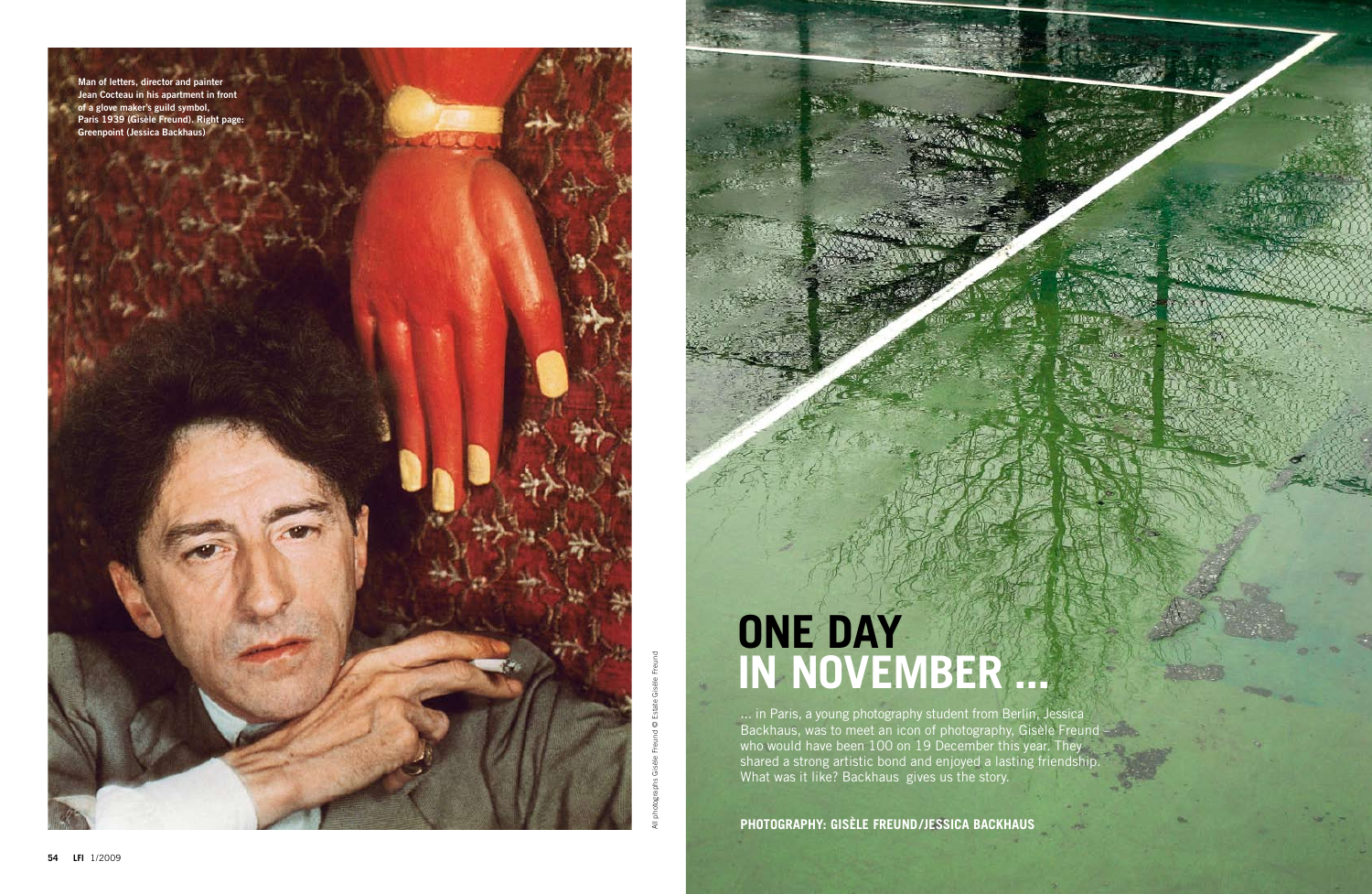opportunity to talk to her about her years in Paris and her views on aesthetics and people. Finally, she explains why the work of the woman who was probably one of the greatest photographers of the past century remains relevant today.

**LFI:** Ms Backhaus, in the nineties you became close friends with Gisèle Freund. Freund was the "grande dame de la photographie" and you were a young student. How did this unusual relationship come about?

**Jessica Backhaus:** Gisèle's work had impressed me at a young age. I read her



Gisèle Freund's life was filled with interesting encounters. The grand lady of photography, who used a Leica camera to become one of the 20th century's most important chroniclers, had countless friends amongst the artists and intellectuals of her time. Her portraits of Virginia Woolf, Simone de Beauvoir, André Gide and others are legendary today. One fine day, however – it was in Paris in November 1992 –, the onetime "Life" legend was approached by a young photography student named Jessica Backhaus. Despite their sixty years difference in age – Backhaus was



lingers on through her work – in her inimitable pictures and books. For Jessica Backhaus, it is much more personal as she carries many memories filled with strong impressions and emotions. And so the New York-based photographer has attempted to honour these feelings by binding them into a book commemorating Freund's centenary – a book that wants to share with the world everything the young woman has learned from the much older Gisèle Freund. She introduces us to "One day in November" – a sensitive tribute to a special bond which Backhaus feels is still alive today. LFI seized the



born in Cuxhaven, Germany, in 1970 –, the encounter marked the beginning of what was to become a close and fulfilling relationship. Backhaus, a Leica M6 user and acclaimed author of photography books such as "Jesus and the Cherries" and "What Still Remains", today admits to having learned far more from Freund than just a new way of seeing and taking pictures. There was hardly a subject the two didn't talk about.

Gisèle Freund passed away eight years ago and would have been 100 this December. For many, her iconic status as a dedicated photographer and sociologist



**Left page above: author Simone de Beauvoir, Paris 1948 (Gisèle Freund); below: Chelsea, London (Jessica Backhaus). This page left: writer Stephen Spender, London 1939 (Gisèle Freund); above: Already Gone (Jessica Backhaus)**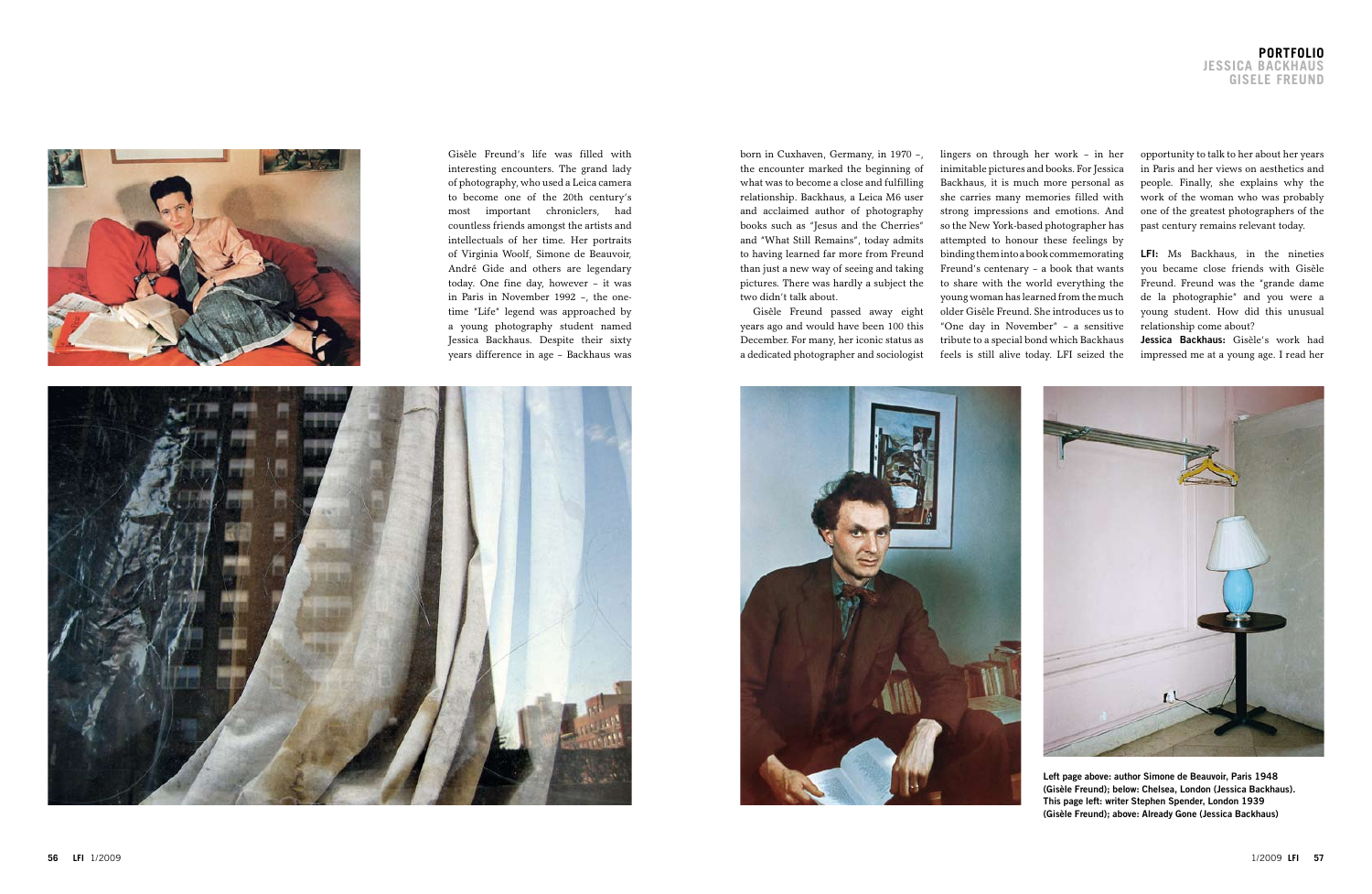







**Left page from top to bottom: Spring, Cups, Lines; this page: Reflect (Jessica Backhaus)**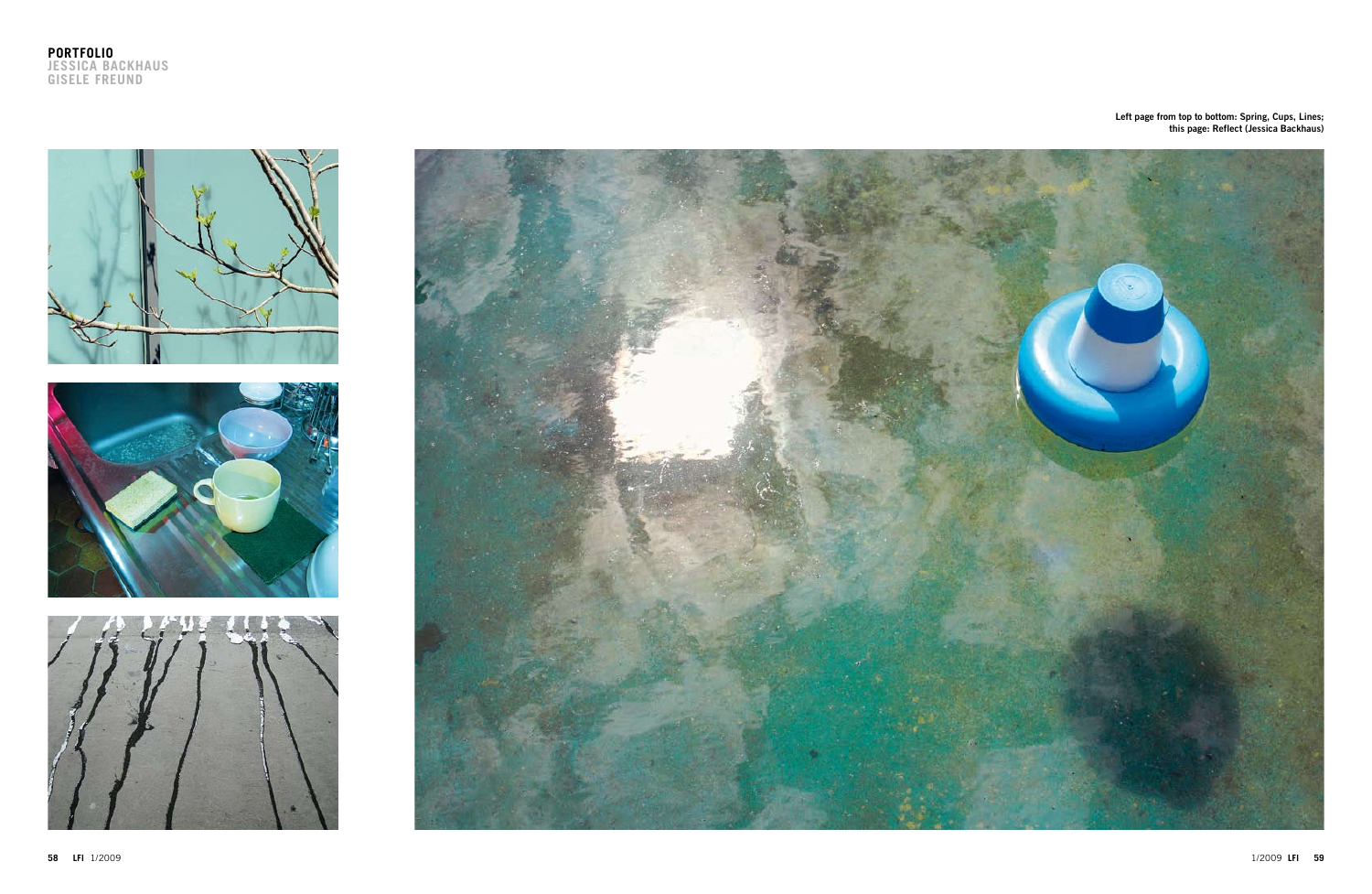

**Jessica Backhaus:** Approaching celebrities is always awkward, and it's generally not my thing. But I was determined to at least show Gisèle Freund the respect I felt for her. That day she was surrounded by a crowd of people, and I really had to pluck up all my courage. Eventually I just walked up to her, introduced myself and told her I was a photography student from Berlin and that I greatly admired her work. We continued to chat for some time and, at the end of our small talk, she put a small piece of cardboard in my palm. Her telephone number was on it. "Call me when you have time," she said.



book "Photography and Society" when I was 18 and always imagined how great it would be to get to know such a woman in real life. Our paths were so different, and yet there were also parallels. We were both from Berlin and living in Paris at the time, and both of us were fascinated by the arts and by photography. Still, I wouldn't dare to compare myself to Gisèle. There were plenty of other photographers I would have loved to have met just as much – but that was just student daydreaming. **LFI:** With Freund, the dream came true. **Jessica Backhaus:** Yes, it did! But I couldn't have planned it if I'd tried. I

remember the first time I saw her as though it were yesterday. It was on 5 November, 1992, in Paris, when I was attending a conference on copyright law. There was a podium discussion and Gisèle Freund happened to be amongst the speakers. I had not expected to see her there and suddenly it dawned on me that this might be the chance to actually say hello. I had no idea how I was going to approach her, but what I did know was that, in all probability, it would be a oncein-a-lifetime opportunity.

**LFI:** So you took the plunge. How exactly does one approach a legend?



**Above left: London (Jessica Backhaus); above right: author Virginia Woolf at her house in London, 1939 (Gisèle Freund). Right page top: painter and sculptor Marcel Duchamp, Paris 1939 (Gisèle Freund); below: Balloons (Jessica Backhaus)**

"Maybe we could meet up for a cup of tea." You can't imagine how I felt. It was like a miracle. I stood there with this small piece of cardboard in my hand and no idea what had just happened. **LFI:** The initial encounter evolved into a profound friendship between a woman in her mid twenties and another in her mid eighties. What happened then? **Jessica Backhaus:** We spent a lot of time together in the following three years, and it lasted till 1995 when I moved to New York for reasons of work. After that, sadly, we didn't see each other that often – only when I was in Europe. In